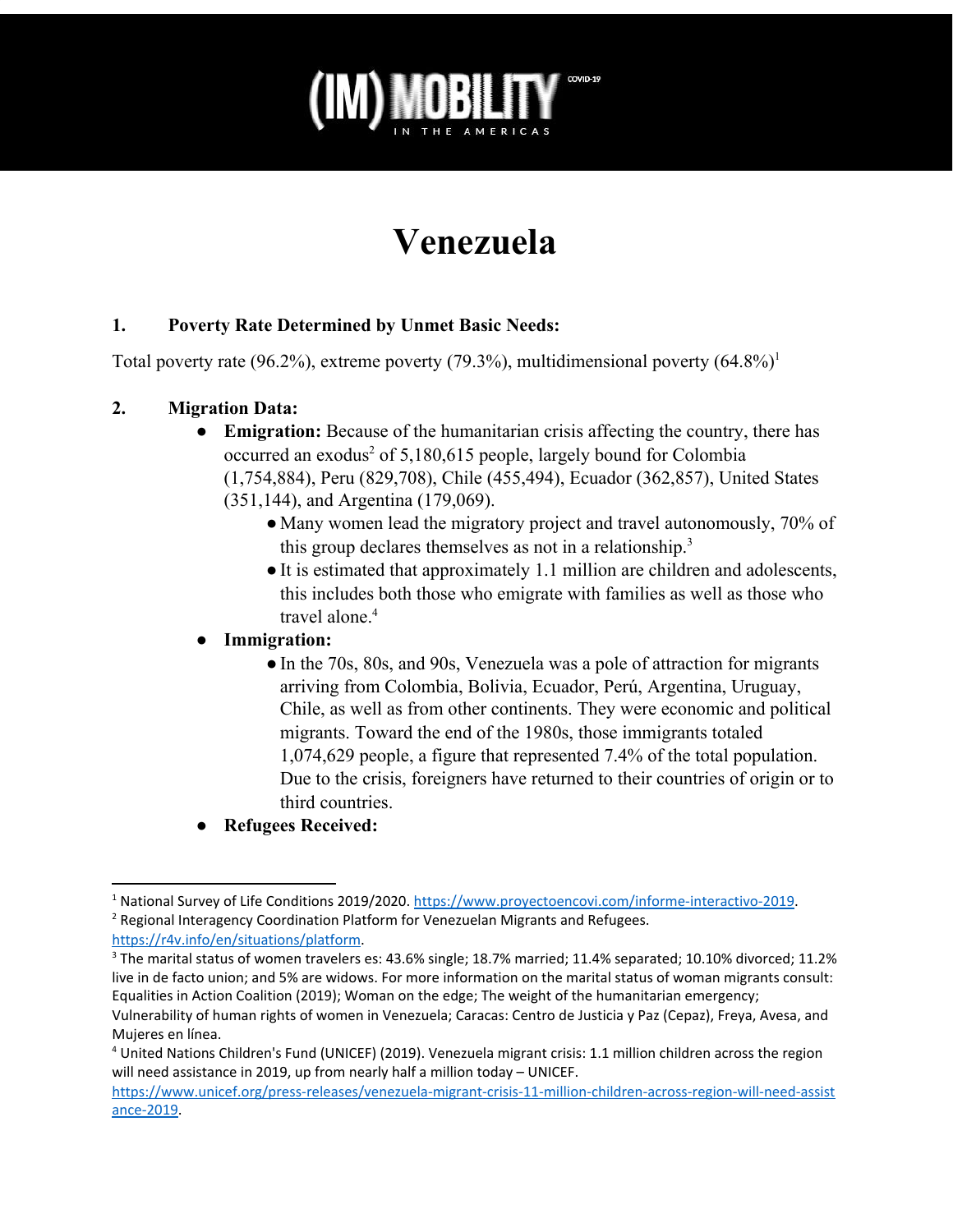

 $\bullet$  Refugees – 8,892; asylum seekers – 49; people recognized as in situations similar to refugee status  $-58,826$ .<sup>5</sup>

# **● Deported Nationals Received:**

• The United States deported on average one Venezuelan every day of 2019; Colombia deported 2,387 between 2014 and 2017;<sup>6</sup> Brazil 1,200 people in August  $2018$ ;<sup>7</sup> there were registered other expulsions that violate international agreements on human rights, coming from Peru, Ecuador, Chile, and other countries of the region.

# **● Returning Citizens:**

●Within the framework of the Plan Vuelta a la Patria [Plan Return to the Homeland], implemented by the Venezuelan government, through the  $10<sup>th</sup>$ of February, 2020 a total of 17,522 have returned (Brazil 7,285, Peru 4,259, Ecuador 3,242, Colombia 764, Dominican Republic 366, Argentina 434, Chile 1,136, Panamá 35, and Uruguay 1).<sup>8</sup>

# **3. Covid-19 Infections (through the 20th of August, 2020):<sup>9</sup>**

- a. Registered cases: 38,219
- b. Percentage of cases as portion of population: 0.132%
- c. Deaths: 317

#### **4. State Measures:**

- a. Plan Vuelta a la Patria: to address the necessity that Venezuelans, finding themselves in vulnerable situations in host-countries, return to Venezuela.<sup>10</sup>
- b. In the context of Covid-19, the Venezuelan government implemented the Points of Comprehensive Social Attention (PASI),<sup>11</sup> in principle, established conditioned spaces to host returning nationals during the two weeks of

<sup>6</sup> El Tiempo (30<sup>th</sup> of March 2017). In figures: Venezuelan immigration to Colombia.

[https://latinamericanpost.com/es/22928-miles-de-venezolanos-son-deportados-de-estos-paises-latinoamericanos.](https://latinamericanpost.com/es/22928-miles-de-venezolanos-son-deportados-de-estos-paises-latinoamericanos) <sup>8</sup> Ministry of Popular Power for Exterior Relations (2020). Vuelta a la Patria Bulletin. Updated figures: [http://mppre.gob.ve/wp-content/uploads/2020/02/2020-02-10\\_Bolet%C3%ADn\\_Vuelta\\_a\\_la\\_Patria.pdf](http://mppre.gob.ve/wp-content/uploads/2020/02/2020-02-10_Bolet%C3%ADn_Vuelta_a_la_Patria.pdf).

 $<sup>5</sup>$  ACNUR (2020). Info sheet.</sup>

[https://www.acnur.org/op/op\\_fs/5e5ecadb4/acnur-venezuela-hoja-informativa-enero-de-2020.html](https://www.acnur.org/op/op_fs/5e5ecadb4/acnur-venezuela-hoja-informativa-enero-de-2020.html).

<https://www.eltiempo.com/colombia/otras-ciudades/la-inmigracion-de-venezolanos-a-colombia-en-cifras-73006>. 7

<sup>&</sup>lt;sup>9</sup> John Hopkins University (2020). "Corona Virus Resource Centre". <u>https://coronavirus.jhu.edu/map.html</u>.

<sup>&</sup>lt;sup>10</sup> Ministerio del Poder Popular para las Relaciones Exteriores de Venezuela. <http://mppre.gob.ve/temas/vuelta-a-la-patria/>

<sup>&</sup>lt;sup>11</sup> Ministerio del Poder Popular para las Relaciones Exteriores de Venezuela. <http://mppre.gob.ve/temas/vuelta-a-la-patria/>.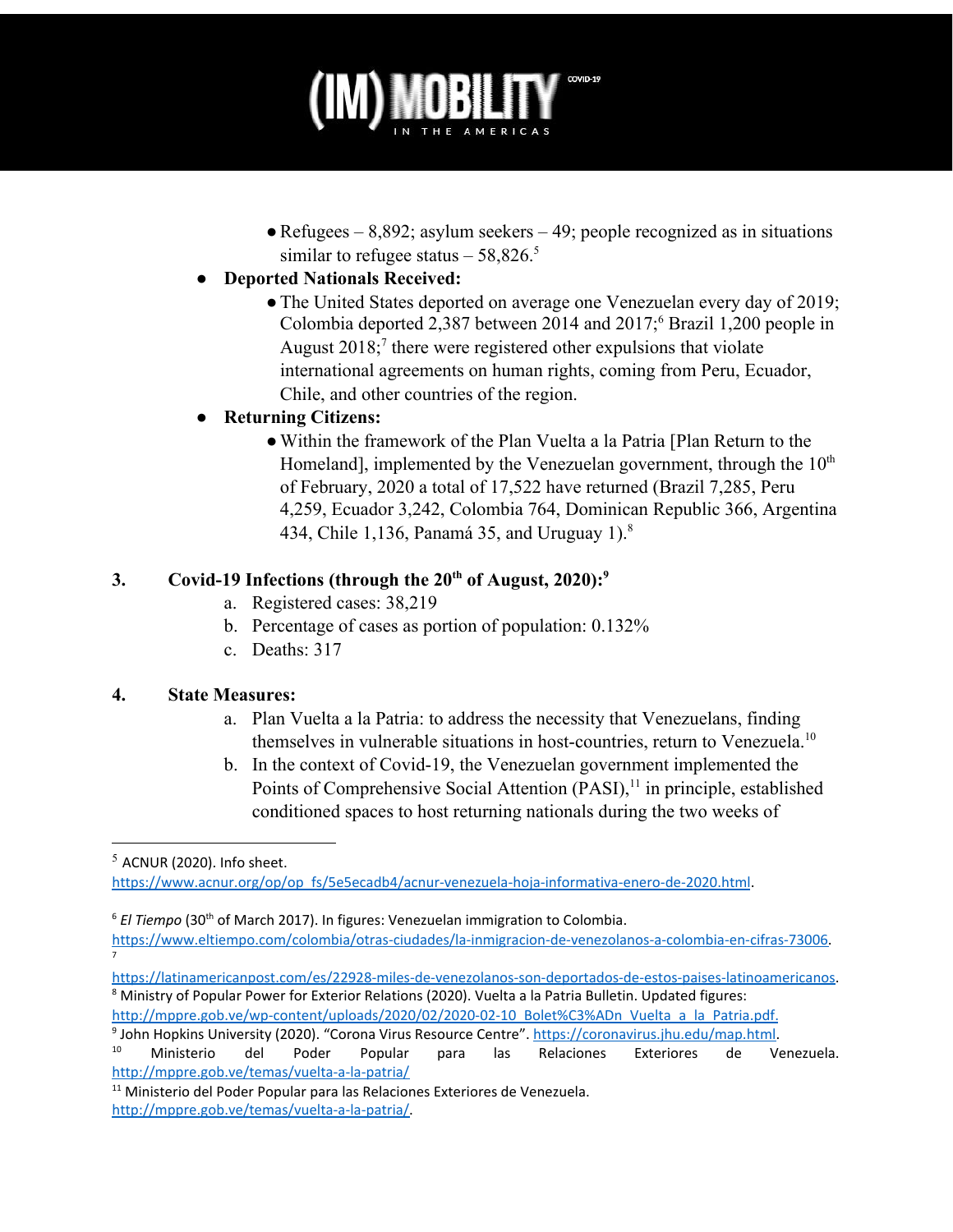

isolation established by the government; this as part of the epidemiological quarantine activated to contain the spread of the virus within the national territory.

c. On the  $20<sup>th</sup>$  of August, 2020, the government of Venezuela restricted the entry of Venezuelan citizens through the border passages in the state of Táchira, asking that the the high number of people who are in this entity comply with isolation measures.

#### **5. Migrant Situation Alerts:**

#### **Emigrant Venezuelans**

#### **Before the Pandemic**

- Due to the complex humanitarian emergency that affects Venezuela as well as the massive exodus, many foreign migrants have left, and it is unknown if there are government programs directed at this population. The agencies of the United Nations (ACNUR, OIM), humanitarian aid organizations, and international cooperation (HIAS, NRC, SJR, among others), incorporate this population, mainly refugees in Venezuela, into their programs.
- Almost half of the Venezuelan migrants in neighboring countries of the Andean region (Colombia, Peru, and Ecuador) found themselves in irregular conditions, which limited the possibility that government programs in the receiving countries might attend to them. It should be added that labor precarity was larger than the local population, which impedes access to unemployment insurance, healthcare, and other types of benefits.
- Before COVID-19, in Colombia, 64% of migrants earned less than the minimum salary. In Peru, more than 86% were receiving salaries of less than the minimum, and 60% did not have resources to cover two days of expenses. In Ecuador, large percentage of the Venezuelan migrant population live in poverty.<sup>12</sup>
- In the Andean countries, the Venezuelan migrant population concentrates itself in the service sector: retail, restaurants, hotels, and the construction sector. They also participate in informal work, or as "essential" workers.
- Before the measures to combat COVID-19, the deportations continued, as 130 people were deported from the US.<sup>13</sup>

 $12$  Abuelafia, Emmanuel (2020). Migración en la región andina: Impacto de la crisis y expectativas en el mediano plazo. Banco Interamericano de Desarrollo.

<sup>&</sup>lt;sup>13</sup> Noticias Telemundo (13 de marzo de 2020). Una isla caribeña es la puerta trasera de ICE para deportar a venezolanos.

[https://www.telemundo.com/noticias/2020/03/13/una-isla-caribena-es-la-puerta-trasera-de-ice-para-deportar-ve](https://www.telemundo.com/noticias/2020/03/13/una-isla-caribena-es-la-puerta-trasera-de-ice-para-deportar-venezolanos-tmna3719290) [nezolanos-tmna3719290](https://www.telemundo.com/noticias/2020/03/13/una-isla-caribena-es-la-puerta-trasera-de-ice-para-deportar-venezolanos-tmna3719290)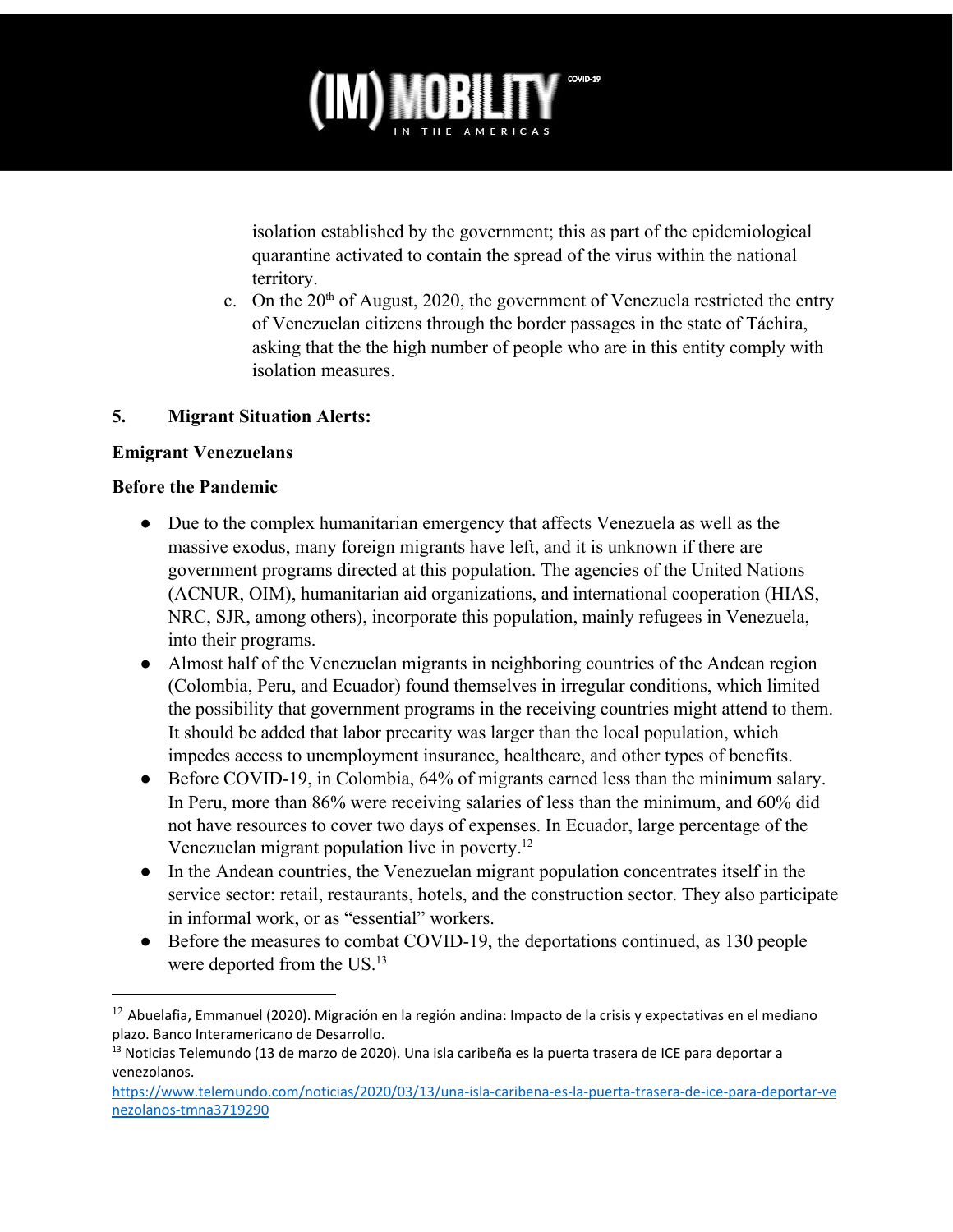

#### **During the Pandemic**

- A growing number of Venezuelans have no alternative than considering returning to Venezuela in an unregulated and potentially dangerous fashion that carries significant health risks. Venezuelans throughout the region now face hunger, the lack of access to medical attention, lack of housing, lack of access to medical care, and xenophobia. It must also be noted, in the case of Venezuelan women and children, there exists danger of gender violence, stigmatization, exploitation, and sexual abuse.<sup>14</sup>
- $\bullet$  In the context of COVID-19, through the 23<sup>rd</sup> of June 2020, 334 people of Venezuelan nationality have been deported from Colombia for not abiding by minimum standards of biosecurity.<sup>15</sup>
- Since the closing of the border this last  $14<sup>th</sup>$  of March 2020, close to 100,000 Venezuelan citizens have returned voluntarily to their country and close to 40,000 more are hoping to be able to do so, according to Migración Colombia (August 2020).<sup>16</sup>
- In Inter-American Commission on Human Rights rejected the discrimination that returning Venezuelan citizens are suffering, including by high-ranking officials in the Venezuelan government, who have incurred stigmatizing declarations in the context of COVID-19, signaling that they return because of "karma" or they call them "fascists and camouflaged coup plotters," who do not deserve assistance.<sup>17</sup>
- The quarantine measures implemented by the Venezuelan government and the Points of Comprehensive Social Attention (PASI), end up being ineffective in protecting the population, both returned citizens, as well as the general public, since isolation in crowded conditions and the need for returnees to go out to meet basic needs, ends up being counterproductive.<sup>18</sup>
- The sectors of Andean countries where greater reductions in economic activity are expected include: retail, restaurants, hotels, and the construction sector, where we find the

<sup>15</sup> Proyecto Migración Venezuela (23 de junio de 2020). [https://migravenezuela.com/web/articulo/colombia-ha-deportado-a-334-venezolanos-por-incumplir-normas-dura](https://migravenezuela.com/web/articulo/colombia-ha-deportado-a-334-venezolanos-por-incumplir-normas-durante-la-pandemia/1995) [nte-la-pandemia/1995.](https://migravenezuela.com/web/articulo/colombia-ha-deportado-a-334-venezolanos-por-incumplir-normas-durante-la-pandemia/1995)

<sup>18</sup> CEPAZ (2020). Retornados son perseguidos y estigmatizados en tiempos de pandemia. <https://cepaz.org/articulos/retornados-son-perseguidos-y-estigmatizados-en-tiempos-de-pandemia/>

<sup>14</sup> *Noticias ONU* (12 de mayo de 2020). Los refugiados y migrantes venezolanos tienen cada vez más dificultades para sobrevivir en medio de la pandemia. [https://news.un.org/es/story/2020/05/1474222.](https://news.un.org/es/story/2020/05/1474222)<br><sup>15</sup> Provecto Microsión Microsoft (22 de junio

<sup>&</sup>lt;sup>16</sup> Proyecto Migración Venezuela (August 20th, 2020). Venezuela suspende retorno de migrantes por el puente Simón Bolívar.

[https://migravenezuela.com/web/articulo/venezuela-suspende-retorno-de-migrantes-por-el-puente-simon-bolivar](https://migravenezuela.com/web/articulo/venezuela-suspende-retorno-de-migrantes-por-el-puente-simon-bolivar/2102) [/2102](https://migravenezuela.com/web/articulo/venezuela-suspende-retorno-de-migrantes-por-el-puente-simon-bolivar/2102).

<sup>&</sup>lt;sup>17</sup> Comisión Interamericana de Derechos Humanos (2020). CIDH llama a los Estados a garantizar derechos de personas venezolanas que retornan a Venezuela ante la pandemia del COVID-19. [http://www.oas.org/es/cidh/prensa/comunicados/2020/112.asp.](http://www.oas.org/es/cidh/prensa/comunicados/2020/112.asp)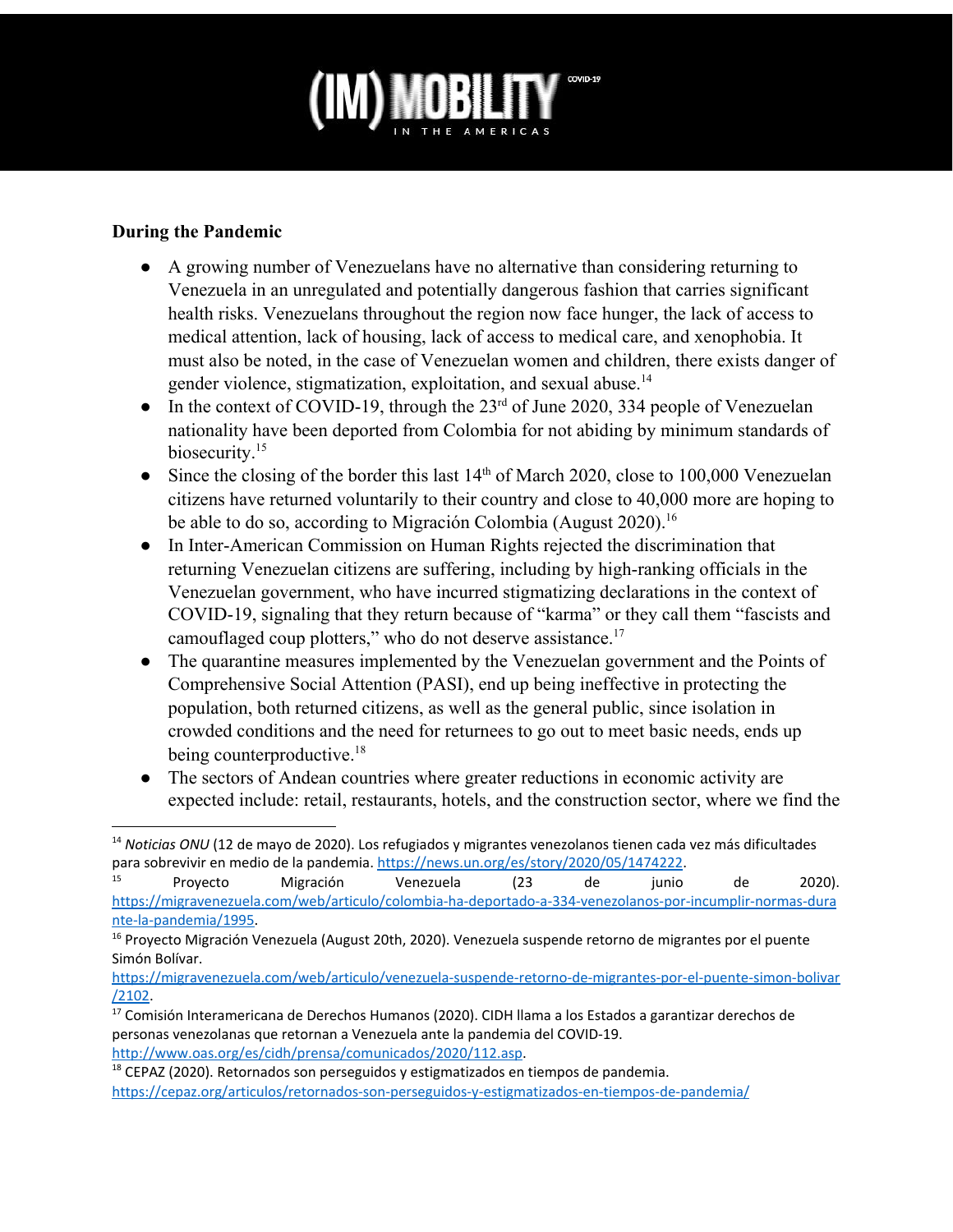

largest concentration of Venezuelan migrant workers. The same occurs within the informal economy.

- An increased proportion of the migrant population lives in situations of housing precarity, at the same time there has been an increase in evictions suffered by this same group for inability to pay rent.
- The enduring policies of migration control on the borders might incentivize human trafficking networks, criminal organizations that profit from unregulated crossing between countries.

#### **4. Social Responses**

#### **Migrant Resistance**

In Venezuela, returned citizens have taken to protest within the context of COVID-19, the protests take place at the Points of Comprehensive Social Attention, due to deficient food, hygiene, and sanitation needs that exist in the shelters, as they demand to be allowed to return to their homes.

Migrant resistance in Ecuador, Colombia, and Peru has centered on demanding that they be allowed to enter Venezuela, due to the existing restrictions within the context of COVID-19.

#### **Solidarity Networks**

● Networks have been developed in all countries, some made up of humanitarian aid organizations and non-governmental organizations that already existed in host countries, in addition to developing others directly linked to Venezuelan migration. In Colombia, we should mention: Asociación Ávila Monserrate, Somos Panas Colombia, Venezolanos por decisión, Venezolanos en Colombia, among others. In Peru, la Unión Venezolana en Perú, Venezolanos en Perú, among others. In Ecuador, Chamos Venezolanos, Casa del Migrante Buen Samaritano, Venmundo-Ecuador, among others. In Chile, la Asociación Venezolana en Chile, and Venmundo-Chile.

# **Xenophobia**

- In Colombia, toward the end of November 2019 there have been situations of looting and vandalism for which the migrant population was blamed, which caused a sharp increase in xenophobia. The unfavorable opinion of the Venezuelan migration in Colombia peaked with the triggering of the pandemic in April. Since then, it has returned to pre-epidemic values. Two thirds of the Colombian population hold an unfavorable view of people who come to stay.
- In Peru, according to a survey by the Institute of Peruvian Studies (IEP) conducted in June 2019, 73% of Peruvians consulted disapprove of Venezuelan migration, especially for economic and labor reasons—they fear that Venezuelans will take away their